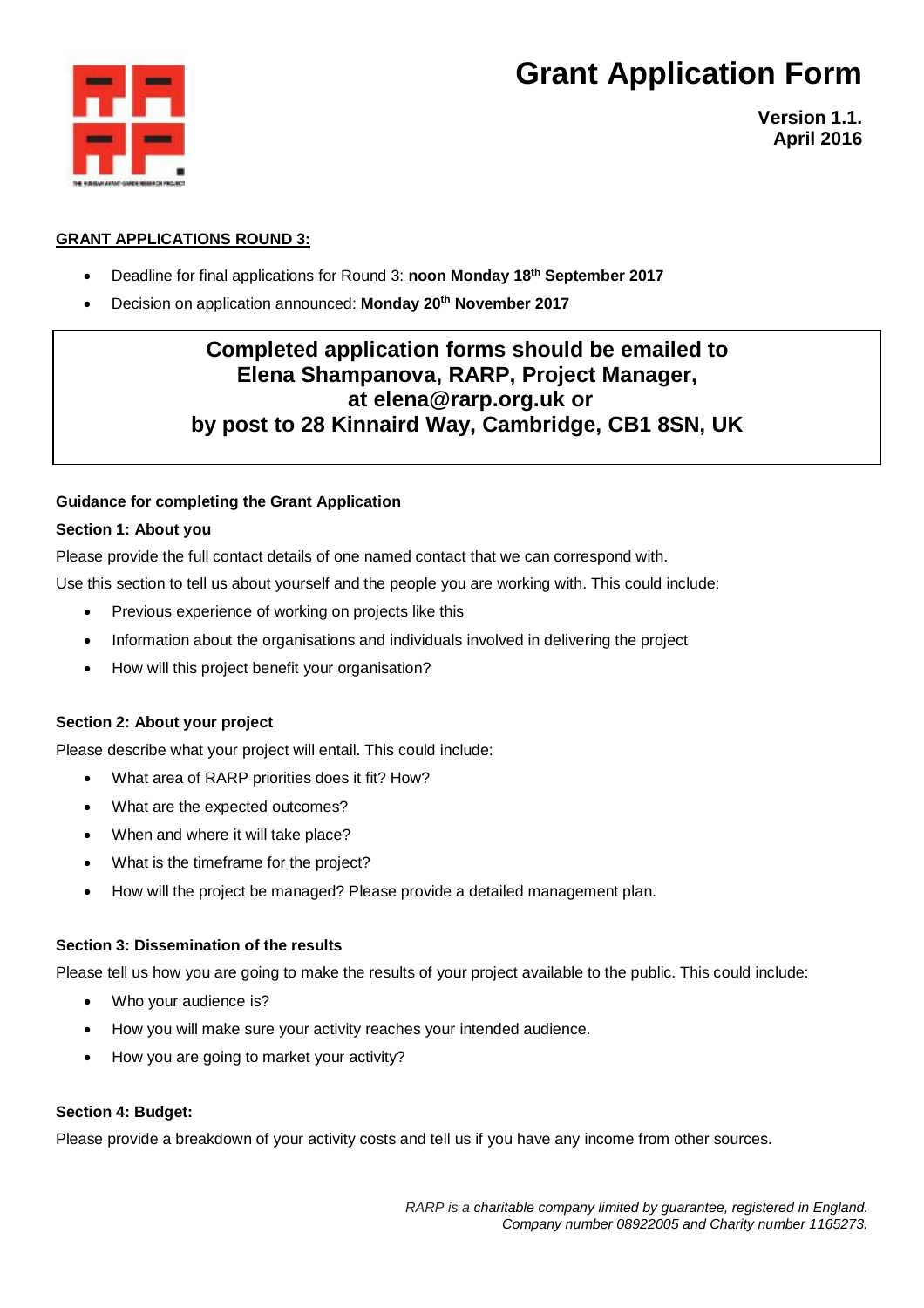

**Version 1.1. April 2016**

### **GRANT APPLICATION FORM**

| <b>ABOUT YOU</b>                  |                                                                                           |
|-----------------------------------|-------------------------------------------------------------------------------------------|
| Name (this will be the person     |                                                                                           |
| we correspond with)               |                                                                                           |
| <b>Correspondence Address</b>     |                                                                                           |
|                                   |                                                                                           |
|                                   |                                                                                           |
| <b>Email</b>                      |                                                                                           |
| <b>Telephone Number</b>           |                                                                                           |
| <b>Organisation</b> (if relevant) |                                                                                           |
| Who else is involved in your      |                                                                                           |
| project                           |                                                                                           |
|                                   | Briefly, 200 words max, please tell us about yourself and the people you are working with |
|                                   |                                                                                           |
|                                   |                                                                                           |
|                                   |                                                                                           |
|                                   |                                                                                           |
|                                   |                                                                                           |
|                                   |                                                                                           |
|                                   |                                                                                           |
|                                   |                                                                                           |
|                                   |                                                                                           |
| <b>ABOUT YOUR PROJECT</b>         |                                                                                           |
| Please describe your              |                                                                                           |
| project in a                      |                                                                                           |
| maximum of 300                    |                                                                                           |
| words                             |                                                                                           |
| <b>What specific</b>              |                                                                                           |
| activities are you                |                                                                                           |
| asking us to fund?                |                                                                                           |
| TIP - Create a bullet             |                                                                                           |
| point list of activities in       |                                                                                           |
| order of delivery                 |                                                                                           |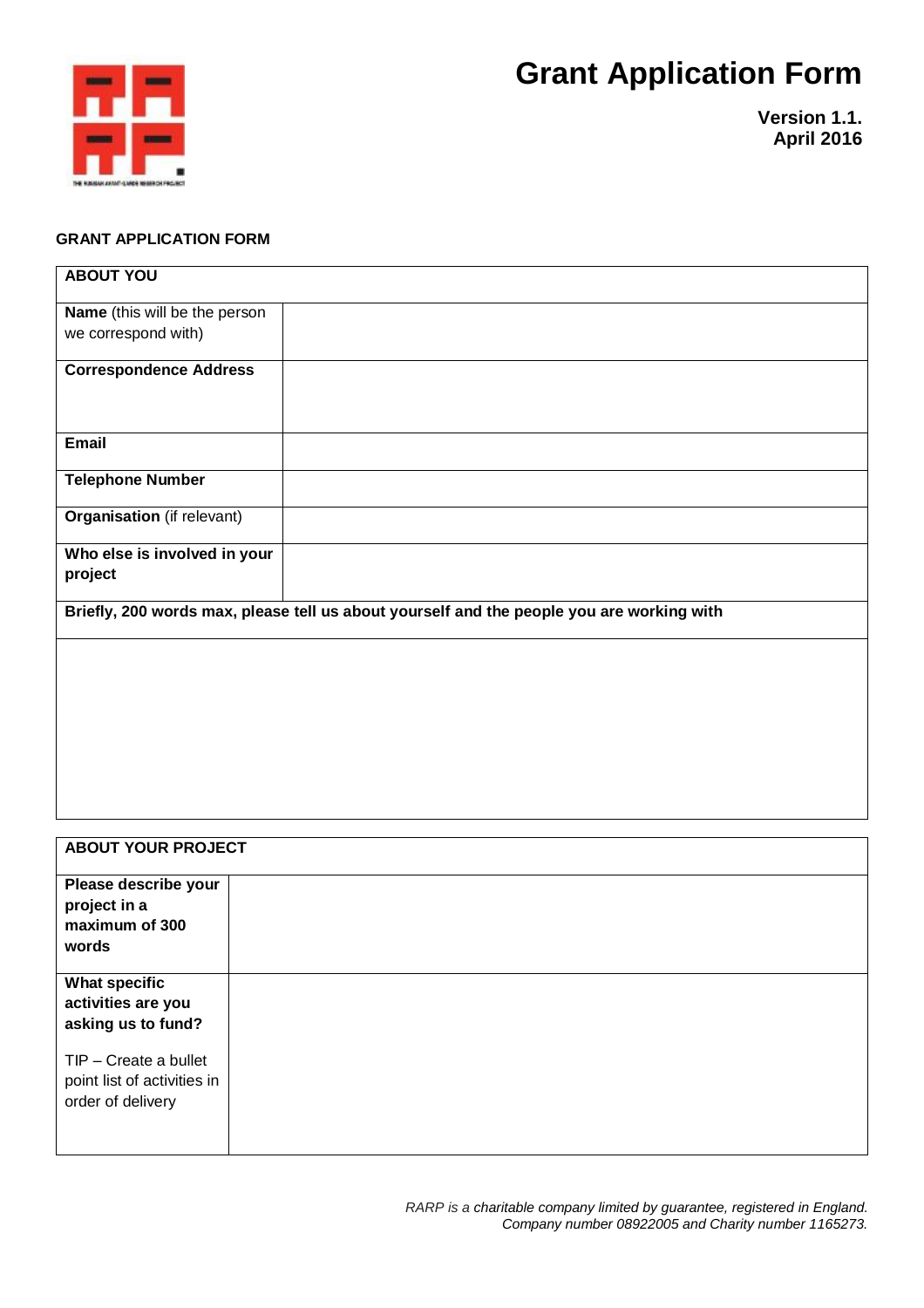

**Version 1.1. April 2016**

| What is the           |  |
|-----------------------|--|
| timeframe for your    |  |
|                       |  |
| project?              |  |
|                       |  |
| How will the project  |  |
| be managed?           |  |
|                       |  |
| Please provide a      |  |
| detailed Management   |  |
| Plan in any format    |  |
| convenient for you.   |  |
| Make sure you include |  |
| the work plan,        |  |
| timeframe,            |  |
| responsibilities, and |  |
| evaluation framework. |  |
|                       |  |
|                       |  |
|                       |  |
|                       |  |

| <b>DISSEMINATION OF RESULTS</b>                                                                                                          |  |  |
|------------------------------------------------------------------------------------------------------------------------------------------|--|--|
| Who will be<br>interested in the<br>results of your<br>activity?<br>Why are you aiming<br>this activity at this<br>audience?             |  |  |
| How are you going<br>to reach them?<br>TIP - Create a bullet<br>point list of your<br>marketing /<br>promotional or<br>outreach activity |  |  |